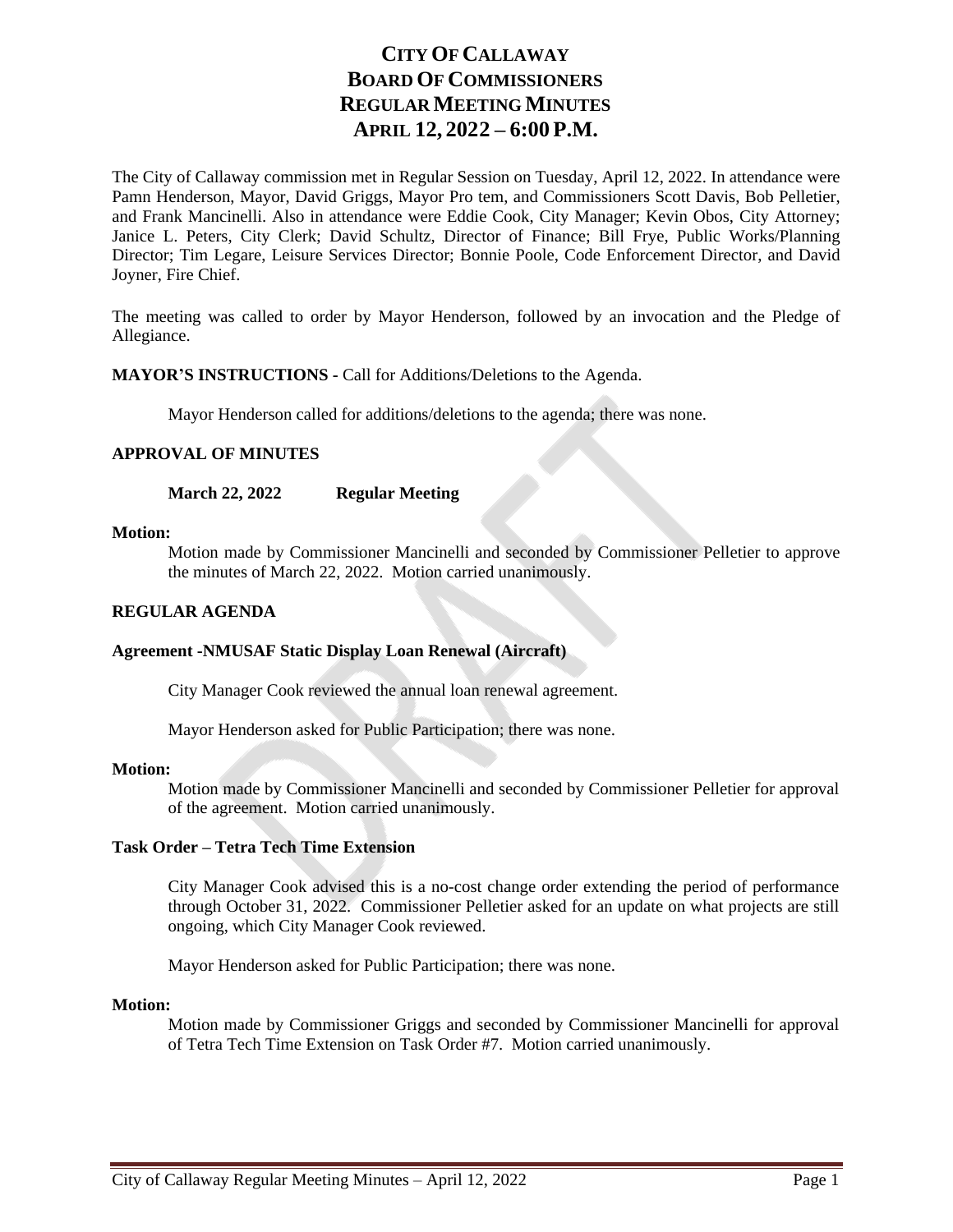### **Award of Bid- LS2022-05 Gore Park Site Work**

City Clerk Peters advised that on Friday, February 11, 2022, staff issued an Invitation to Bid for the Gore Park Site Work project. Three proposals were received as follows:

| Royal American         | \$5,868,418.00 | 365 Day Completion |
|------------------------|----------------|--------------------|
| Marshall Brothers      | \$4,408,900.00 | 365 Day Completion |
| <b>BGN</b> Contractors | \$4,015,047.72 | 210 Day Completion |

It is the recommendation of staff and the Engineer of Record to award the bid to the apparent low bidder, BGN Contractors for the not-to-exceed amount of \$4,015,047.72.

City Manager Cook reviewed the 428 money the city has allocated and how the costs over the 428 moneys will be covered. Discussion ensued.

Mayor Henderson asked for Public Participation; there was none.

#### **Motion:**

Motion made by Commissioner Mancinelli and seconded by Commissioner Pelletier for approval of Award of Bid. Motion carried unanimously.

### **Award of Bid – LS2022-06 Gore Park Building Work**

On Friday, February 11, 2022, staff issued an Invitation to Bid for the Gore Park Building Work project. Four proposals were received as follows:

| <b>Anderson Construction</b> | \$1,047,474.00 | 270 Day Completion |
|------------------------------|----------------|--------------------|
| <b>GAC</b> Contractors       | \$891,222.71   | 210 Day Completion |
| <b>BGN</b> Contractors       | \$1,483,703.15 | 210 Day Completion |
| Winterfell                   | \$1,000,511.00 | 270 Day Completion |

It is the recommendation of staff and the Engineer of Record to award the bid to the apparent low bidder, GAC Contractors for the not-to-exceed amount of \$891,222.71.

#### **Motion:**

Motion made by Commissioner Davis and seconded by Commissioner Mancinelli for approval of Award of Bid. Motion carried unanimously.

#### **Bid Rejection – PW2022-02 Cherry Street Resurfacing, Sidewalks & Drainage**

City Manager Cook advised the one bid received for the Cherry Street Resurfacing project came in extremely high and recommended rejection of the bid and to rebid the project.

Mayor Henderson asked for Public Participation; there was none.

#### **Motion:**

Motion made by Commissioner Mancinelli and seconded by Commissioner Pelletier for approval to move forward with Bid Rejection.

Commissioner Griggs commented on the cost submitted and local contractors.

City Clerk Peters advised no bids were received for the Jan Dr. & Genevieve Ave. bid, which will be reissued concurrently with this project.

Motion carried unanimously.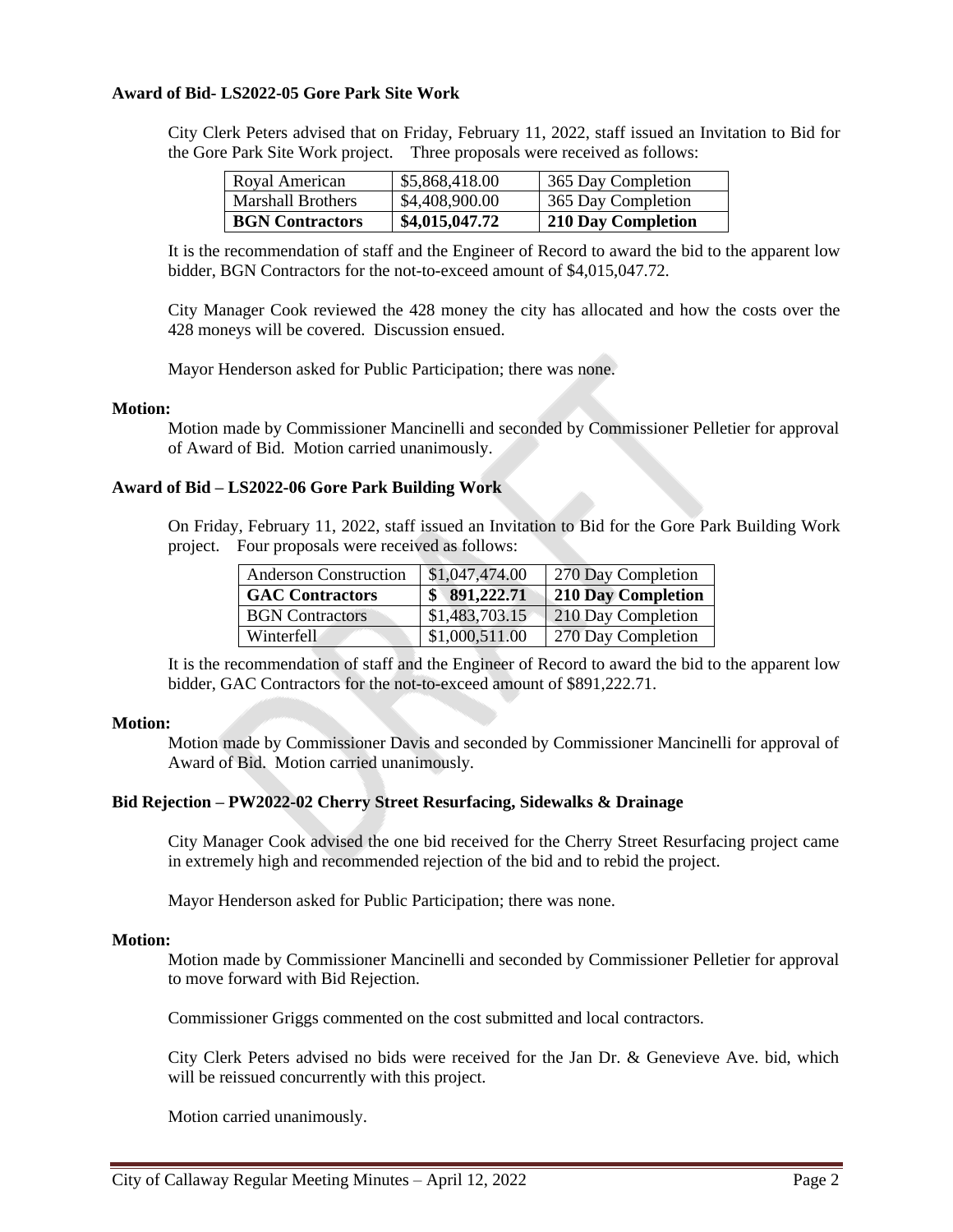# **COMMISSION/STAFF COMMENTS**

### **Pamn Henderson, Mayor**

 First Friday – The Sheriff's Department was recognized for their efforts during Spring Break at the beach and the Firefighters were recognized for recognized for their contributions to combating the fires. She expressed appreciation for all city employees as well.

### **Bob Pelletier, Commissioner Ward III**

- Live Streaming City Clerk Peters indicated new cameras will be installed on Thursday.
- City Hall Roof leak Awaiting Engineers Report, Synergy will be handling.
- Commission Microphones To be addressed in next budget.

# **David Griggs, Commissioner Ward II**

 Commissioner Griggs reviewed the significance of the lapel pins he wears, the FL Sheriff's Assn., City of Callaway, and the FL League of Cities.

### **Scott Davis, Commissioner Ward I**

- Appreciation to Commissioner Griggs for his service to the City.
- Roundabout Update Proposed contract sent for review as well as a certified offer.
- Light Pole at Bridge Harbor's water fountain City Manager Cook to report to FPL.
- Gore Park water cleanup Lake cleanups are done, and contractor will work on removing the debris from the Bayou with the help of Public Works. Bid for annual maintenance and aeration of the lakes to follow and will be funded through ARPA.
- Shopping Center by Wendy's They are almost ready to move forward.

# **Janice L. Peters, City Clerk**

City Clerk Peters advised of the following:

• The Engineering RFQ for 14 Lift Stations funded by CDBG-DR is scheduled to close on the 27th of April. Evaluation Committee review to follow.

# **Eddie Cook, City Manager**

City Manager Cook reviewed updates of the following:

- $\bullet$  HGMP Funding The 6<sup>th</sup> project has been approved.
- Retrofit Project for the Conference Center and
- Generator Purchase is nearly complete.
- Audit has been received and a review can be scheduled for May  $10<sup>th</sup>$ .

# **PUBLIC PARTICIPATION**

Mayor Henderson asked for Public Participation.

Tonya Gilliard, 204 Bridge Harbor Dr., spoke about flooding problems as a result of Bridge Harbor's buildup in their last phase of construction and the roundabout at Berthe and Boat Race, which she wasn't in favor of it. She thanked the City Manager for addressing the issue.